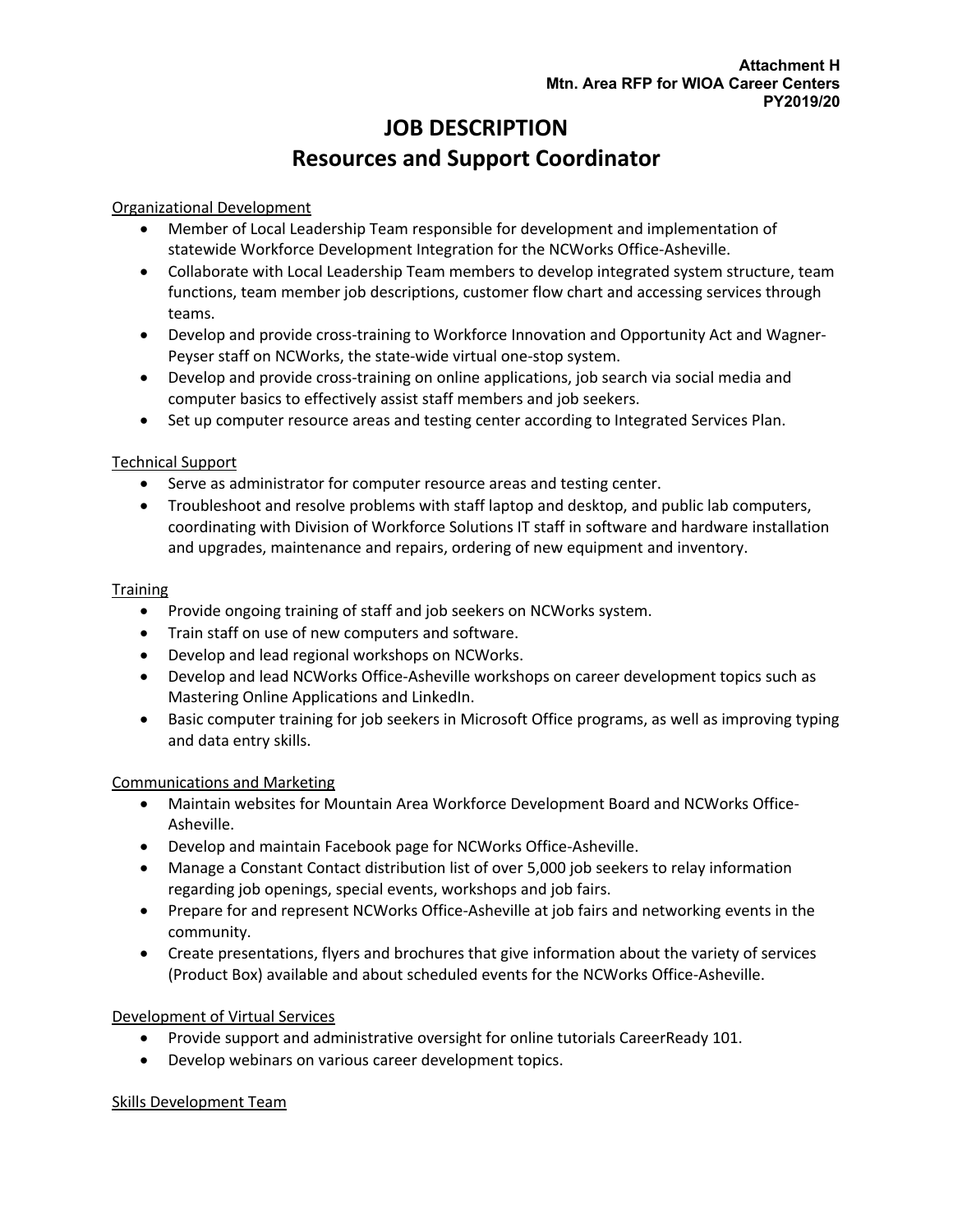- Update NC Works client profiles when appropriate.
- Discuss various skills development products and services.
- Conduct assessments to assist customers in career decision-making.
- Provide career counseling and assist clients in developing career and skills development action plans.
- Provide labor market information as it relates to career planning, training and employment goals.
- Refer to WIOA Intensive Services and Training Case Managers.
- Provide assistance in accessing "product box" services and training opportunities.
- Make appropriate job referrals.
- Record services, case notes, activities, accomplishments and outcomes in the NC Works Online case management system using appropriate templates and codes.

#### Employment Team

- Read NC Works case notes to ascertain services previously received.
- Review job seeker's NC Works profile and complete or update as needed.
- Assess needs, qualifications and barriers to employment.
- Review and explain job seeker services as needed or appropriate.
- Recommend next steps and/or schedule next services from the "product box" menu of services.
- Make appropriate job referrals.
- Provide general labor market information
- Document next steps and services completed by the job seeker in case notes and activities.

#### Business Services Team

- Identify sources for potential new employer customers.
- Provide information and guidance to employers on how to use the various resources in NC Works.
- Assist in the development of promotional and informational materials and tools for employers.
- Track and document employer services in NC Works and other databases.
- Provide Labor Market and other related information to employers.
- Assist employers with job order entry, candidate searches and on-site recruiting efforts.
- Act as resource for Workforce Office team members regarding employer information.

#### Welcome Team

- Welcomes customers to local NCWorks Office.
- Perform basic co-enrollment in Wagner-Peyser and WIA Core services via NCWorks.
- Conduct initial assessment to be used as a starting point for continuous engagement.
- Introduce NCWorks and services available in the "product box".
- Make appropriate job referrals.
- Recommend next service steps and schedule services when possible.

#### Resource Center Representative

- Assist customers with enrollment in NCWorks Online.
- Encourage customers to become familiar with the services that are available at the local NCWorks Office, through the center's partner agencies and through online/virtual resources.